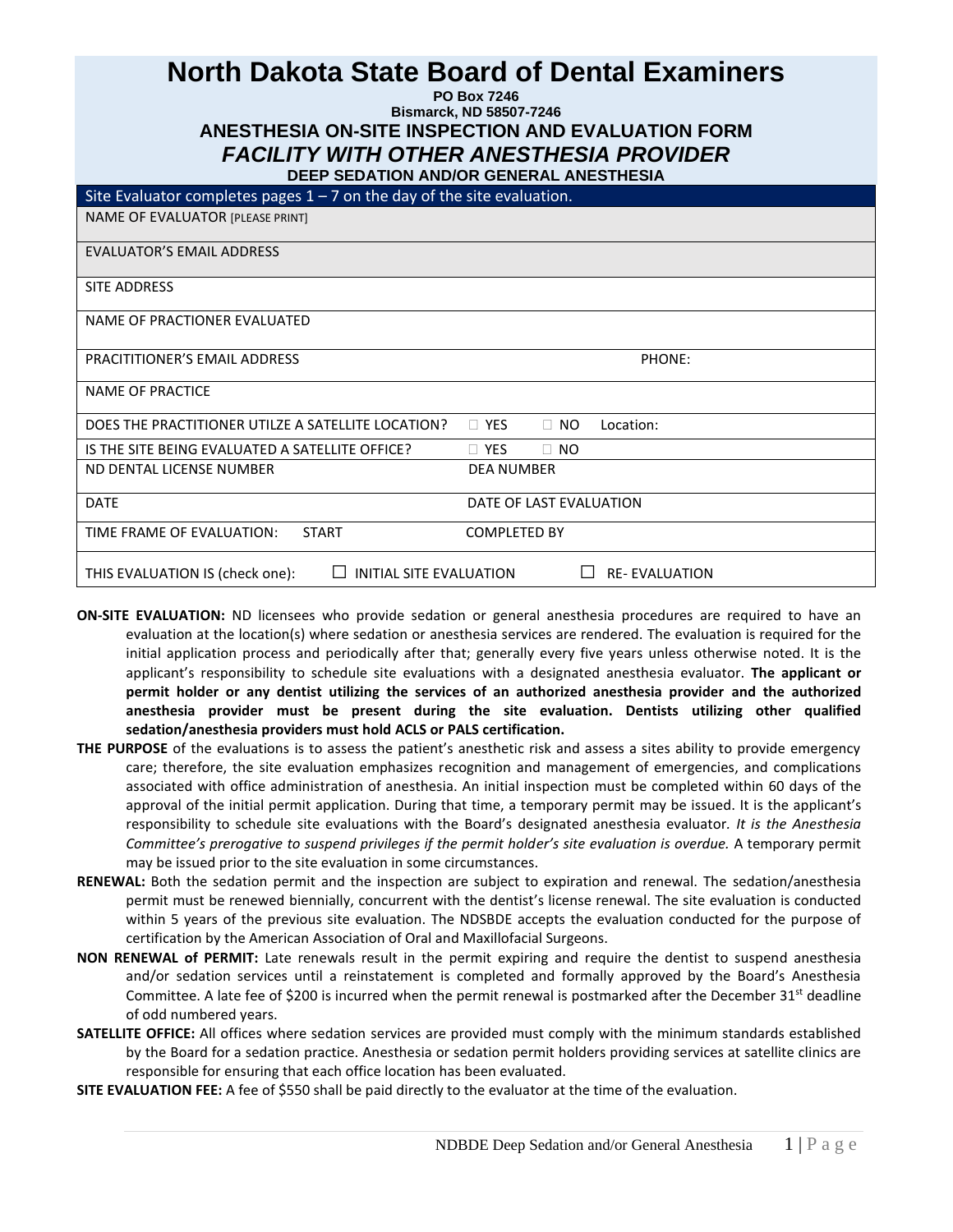#### **QUALIFIED PERSONNEL** - Provide to evaluator:

For Deep Sedation/ General Anesthesia: The anesthesia team consists of the surgeon, trained and currently competent in ACLS, and two additional persons trained and currently competent in BLS for Healthcare Providers. The individual designated to monitor the patient's level of sedation should have no other responsibilities.

- 1.  $\Box$  ACLS Certificate Provide photocopy of doctors' ACLS certification and PALS Certificate.
- 2. Provide copy of:
- □ Completion of an OMFS residency program or advanced dental education program, accredited by the ADA Commission on Dental Accreditation Date of completion **OR** Service Service Service Service Service Service Service Service Service Service Service Service Service Service

- $\Box$  Successfully completing a moderate sedation (parenteral or enteral) course as outlined by the ADA's *Guidelines for Teaching pain Control and Sedation to Dentists and Dental Students. Submit documentation of 20 managed live patient clinically-oriented experiences.* Date of completion
- $3.$  Provide photocopy of assisting staff's credentials/CV/training and BLS/CPR/ACLS.
- 4.  $\Box$  Provide photocopy of patient consent agreement(s) and health history form.
- 5. **Evaluator: Case history review**

**RECORDS -** The site evaluator will review random records of patients for whom anesthesia or sedation services were provided. The evaluator will review preoperative, intraoperative, and postoperative anesthesia assessment and monitoring records. Health history of random patients who have been treated in your facility will also be reviewed. Treatment of medically compromised patients will be a point of discussion. The evaluator will check for:

- 1. An adequate medical history of the patient.
- 2. An adequate physical evaluation of the patient.
- 3. Anesthesia records showing: continuous monitoring of the heart rate, blood pressure and respiration utilizing electrocardiographic monitoring and pulse oximetry.
- 4. Registration of monitoring every (five) 5 minutes.
- 5. Evidence of continuous recovery monitoring, with notation of patient's condition upon discharge and to whom patient was discharged.
- 6. Accurate recording of medications administered, including amounts and time administered.
- 7. Records demonstrating length of procedure.
- 8. Records reflecting any complications of anesthesia.

#### **OFFICE FACILITY AND EQUIPMENT - List manufacturer of major equipment**

| 1. BP<br><b>Non invasive BP monitor</b>           |  |
|---------------------------------------------------|--|
|                                                   |  |
|                                                   |  |
| 2. ECG                                            |  |
|                                                   |  |
|                                                   |  |
| 3. Defibrillator/Automated External Defibrillator |  |
|                                                   |  |
|                                                   |  |
| 4. Pulse Oximeter                                 |  |
|                                                   |  |
|                                                   |  |
| 5. Capnography:                                   |  |
| a. <u>_______________________________</u>         |  |
| b.                                                |  |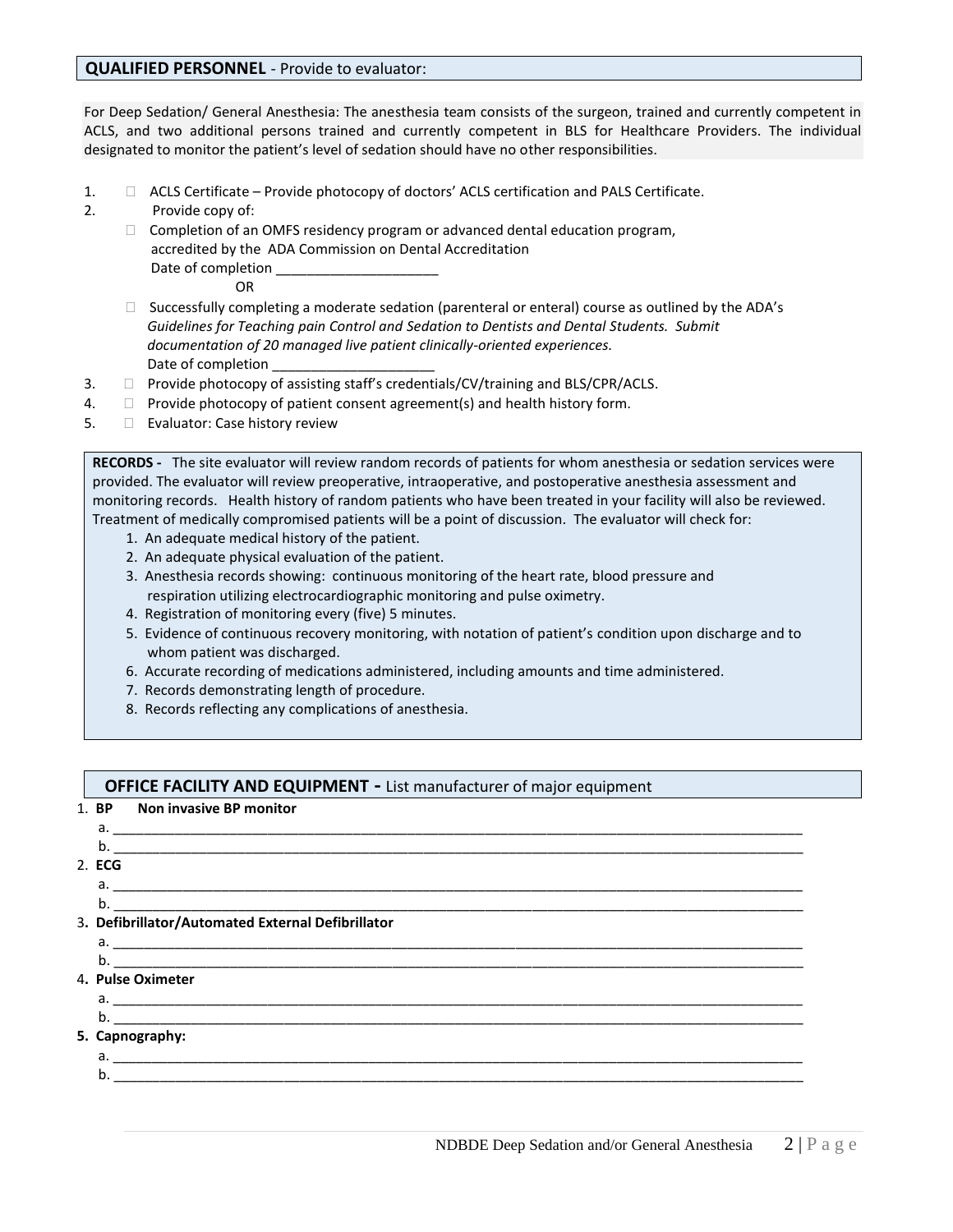| Is operating theater large enough to adequately accommodate the patient on a table or in an operating    | Yes |  |
|----------------------------------------------------------------------------------------------------------|-----|--|
| chair?                                                                                                   |     |  |
| Does the operating theater permit an operating team consisting of at least three individuals to freely   | Yes |  |
| move about the patient?                                                                                  |     |  |
| 7. Operating Chair or Table                                                                              |     |  |
| Does operating chair or table permit the patient to be positioned so the operating team can maintain the | Yes |  |
| airway?                                                                                                  |     |  |
| Does operating chair or table permit the team to quickly alter the patient's position in an emergency?   | Yes |  |
| Does operating chair or table provide a firm platform for the management of cardiopulmonary              | Yes |  |
| resuscitation?                                                                                           |     |  |
| 8. Lighting System                                                                                       |     |  |
| Does lighting system permit evaluation of the patient's skin and mucosal color?                          | Yes |  |
| Is there a battery powered backup lighting system?                                                       | Yes |  |
| Is backup lighting system of sufficient intensity to permit completion of any operation underway at the  | Yes |  |
| time of general power failure?                                                                           |     |  |
| 9. Suction Equipment                                                                                     |     |  |
| Does suction equipment permit aspiration of the oral and pharyngeal cavities?                            | Yes |  |
| Is there a backup suction device available?                                                              | Yes |  |
| 10. Oxygen Delivery System                                                                               |     |  |
| Does oxygen delivery system have adequate full-face masks and appropriate connectors, and is it capable  | Yes |  |
| of delivering oxygen to the patient under positive pressure?                                             |     |  |
| 11. Recovery Area<br>(recovery area can be the operating theater)                                        |     |  |
| Does recovery area have available oxygen?                                                                | Yes |  |
| Does recovery area have available adequate suction?                                                      | Yes |  |
| Does recovery area have adequate lighting?                                                               | Yes |  |
| Does recovery area have available adequate electrical outlets?                                           | Yes |  |
| Can the patient be observed by a qualified member of the staff at all times during the recovery period?  | Yes |  |
| Patient transportation protocol in place?                                                                | Yes |  |
| 11. Ancillary Equipment                                                                                  |     |  |
| Is there a working laryngoscope complete with an adequate selection of blades, spare batteries, and      | Yes |  |
| bulbs?                                                                                                   |     |  |
| Are there endotracheal tubes and appropriate connectors?                                                 | Yes |  |
| Are there oral airways?                                                                                  | Yes |  |
| Are there any laryngeal mask airways?                                                                    | Yes |  |
| Is there a tonsillar or pharyngeal type suction tip adaptable to all office outlets?                     | Yes |  |
| Are there endotracheal tube forceps?                                                                     | Yes |  |
| Is there a sphygmomanometer and stethoscope?                                                             | Yes |  |
| Is there an electrocardioscope and defibrillator?                                                        | Yes |  |
| Is there a pulse oximeter?                                                                               | Yes |  |
|                                                                                                          |     |  |

**OVERALL EQUIPMENT / FACILITY ADEQUATE ADEQUATE RECORD KEEPING ADEQUATE ADEQUATE** 

**READEQUATE** 

| <b>DRUGS</b>                                                    |     |    |                             |     |    |
|-----------------------------------------------------------------|-----|----|-----------------------------|-----|----|
| Vasopressor                                                     | Yes | No | Corticosteroid              | Yes | No |
| Bronchodilator                                                  | Yes | No | Muscle relaxant             | Yes | No |
| Narcotic antagonist                                             | Yes | No | Antihistamine               | Yes | No |
| Antiarrhythmic                                                  | Yes | No | Anticholinergic             | Yes | No |
| Antihypertensive<br>Yes                                         |     | No | Coronary artery vasodilator | Yes | No |
| Intravenous medication for treatment of cardiopulmonary arrest? |     |    |                             |     | No |
| Benzodiazepine antagonist drug available?                       |     |    | Yes                         | No  |    |
|                                                                 |     |    |                             |     |    |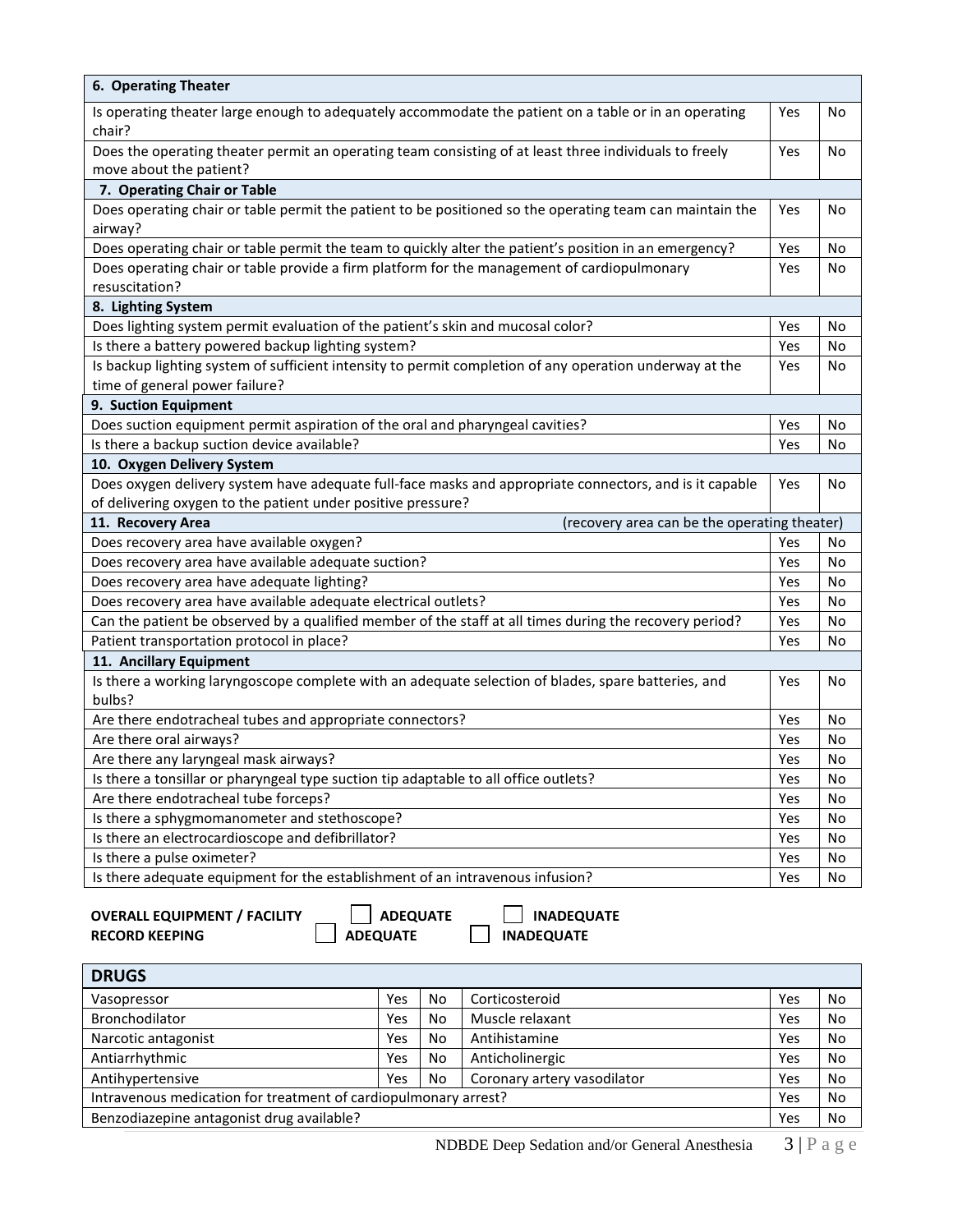**INFECTION CONTROL** – In the past 15 years, numerous publications have described iatrogenic hepatitis C virus (HCV) transmission unrelated to transfused blood products or transplantation procedures. Nearly all were due to unsafe therapeutic injection practices related to multiple dose vials and infusion bags contaminated by reinsertion of used needles/syringes, use of a single needle/syringe for IV medication administration to multiple patients or use of a contaminated finger-stick glucose measurement device on multiple patients. In some situations, syringes or needles used on HCV-infected persons were directly reused on other persons. In others, syringes or needles used on HCVinfected persons were reused to draw medication from a vial or infusion bag; the vial or bag contents were subsequently drawn up and administered to multiple persons. Review http://www.asahq.org

**Evaluator: Check credentials of individual(s) responsible for monitoring expiration dates, inventory, log and security of Schedule II and III or Schedule IV drugs.** 

**Comment:** 

| REVIEW drug log and location of Schedule II and III and Schedule IV drugs: Is the drug cabinet secured  | Yes        | No        |
|---------------------------------------------------------------------------------------------------------|------------|-----------|
| to wall or floor?                                                                                       |            |           |
| ARE DRUGS ADMINISTERED from single dose vials or ampules to multiple patients or combine leftover       | <b>Yes</b> | No.       |
| contents for later use?                                                                                 |            |           |
| IF A DRUG (or other solution) is not available in the single-dose form and a multiple dose vial must be | Yes        | No        |
| used (e.g., neostigmine, succinylcholine) are residual contents discarded after single patient use?     |            |           |
| Is there proper procedure for multi-dose or single dose vials?                                          | Yes        | No        |
| Is there proper procedure for tabs/pills?                                                               | <b>Yes</b> | <b>No</b> |
| Is more than one person present to witness disposal of left over anesthesia drug vials?                 | Yes        | No        |
| Is the name of drug and the amount wasted documented and initialed by 2 witnesses?                      | Yes        | No        |
| Assessment of sterilization area:                                                                       | <b>Yes</b> | <b>No</b> |
| Evaluator will review spore test results log. Is spore testing completed and logged weekly?             |            |           |
| Instruments are individually bagged and dated?                                                          | Yes        | No        |
| Do the anesthesia providers or auxiliary personnel reuse needles or syringes either from one patient to | <b>Yes</b> | No.       |
| another or to withdraw medication from a vial?                                                          |            |           |
| Do you keep multiple dose vials in the <i>immediate patient treatment area</i> ?                        | <b>Yes</b> | No        |

*The CDC defines the "immediate patient treatment area" to include, at minimum, surgery/procedure rooms where anesthesia is administered and any anesthesia medication carts used in or for those rooms. The CDC indicates that anesthesia drug carts ―represent mobile surfaces that can come into contact with body fluids or other soiled materials.*

#### **EMERGENCY MANAGEMENT & EMERGENCY SCENARIOS**

**Respiratory** anesthetic emergencies are the most common complications encountered during the administration of anesthesia in both the adult and pediatric patient. Regardless of the depth of anesthesia, a comprehensive review of the patients past and present medical history, NPO status, anesthesia history and physical examination, is critical and represents a degree of prudence that all sedation providers must observe.

**Emergency Scenarios ― Complete protocols for all scenarios.** The DDS/DMD and his/her clinical team must indicate competency (by demonstration or discussion) in treating the following emergencies. If any areas of the Mock Emergency Scenarios need immediate correction, then the Evaluator must keep a record of the systems' failures and write a plan to amend the staff protocol. A second mock drill should be conducted and subsequently evaluated.

| Does the site transport the sedation patient via a wheelchair to their car?                           | Yes | No.       |
|-------------------------------------------------------------------------------------------------------|-----|-----------|
| Is a wheel chair available                                                                            | Yes | <b>No</b> |
| Can the site accommodate a wheeled stretcher/gurney?                                                  | Yes | <b>No</b> |
| Does the site to maintain a level of preparedness in the office setting practicing for emergencies by |     | <b>No</b> |
| conducting a "mock code?"                                                                             |     |           |
| If "mock code" meetings are conducted, are the meetings documented?                                   | Yes | No.       |
| Is an OSHA compliant eye wash station readily available?                                              | Yes | <b>No</b> |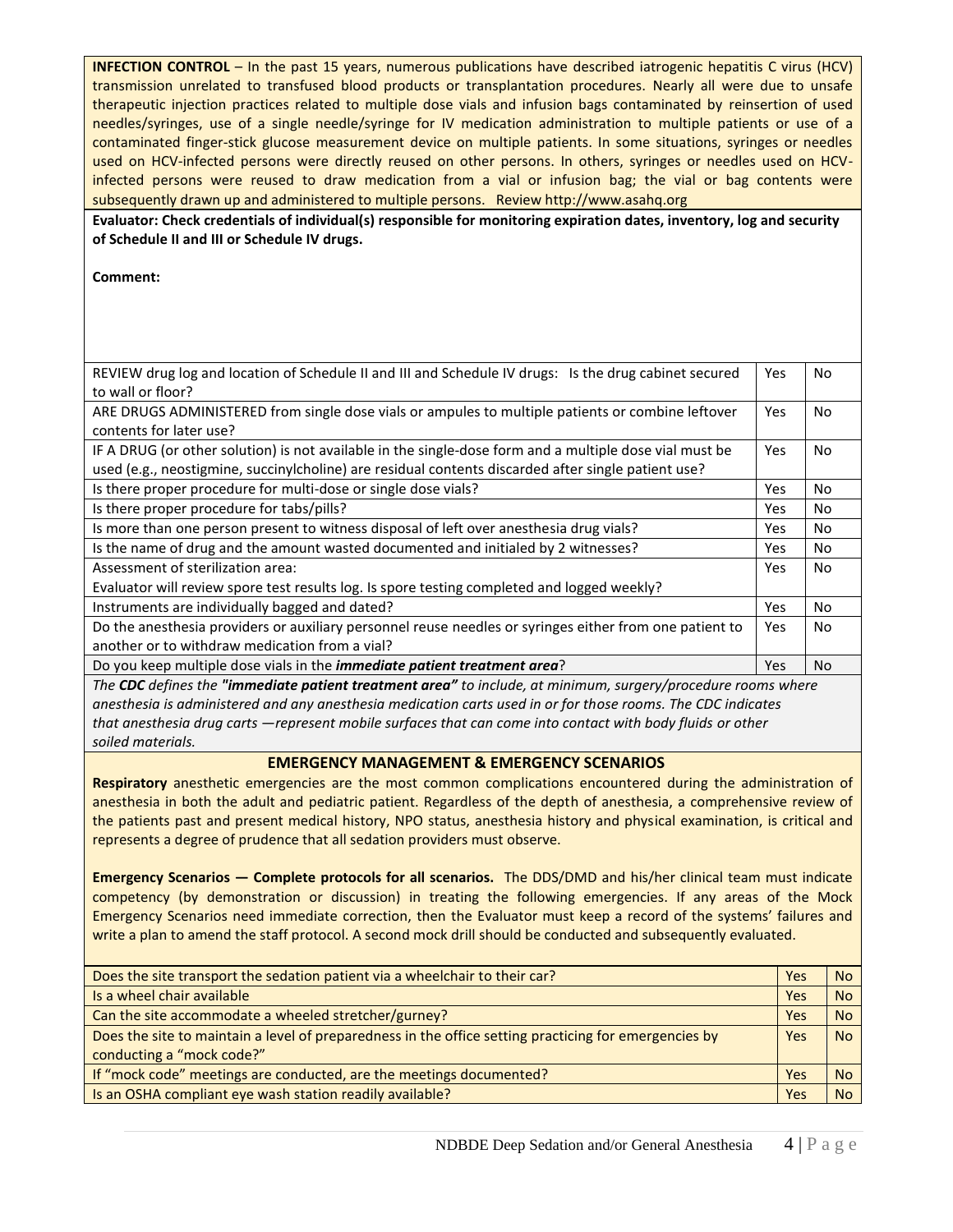\* Reminder: Clinical staff involved in the delivery of sedation dental services must be CPR/BLS certified \*

| <b>RESPIRATORY</b>                                                                     |                     |                  |
|----------------------------------------------------------------------------------------|---------------------|------------------|
| Bronchospasm                                                                           | □ Satisfactory      | □ Unsatisfactory |
| -Problem recognition                                                                   |                     |                  |
| -Bronchial dilators                                                                    |                     |                  |
| -Positive pressure oxygen & airway maintenance                                         |                     |                  |
| <b>Respiratory Complications</b>                                                       | □ Satisfactory      | □ Unsatisfactory |
| -Airway obstruction                                                                    |                     |                  |
| -Hyperventilation syndrome<br>-Problem recognition & monitoring                        |                     |                  |
| -Proper patient position                                                               |                     |                  |
| -Oxygen with respiratory support                                                       |                     |                  |
| -Narcotic antagonist when appropriate                                                  |                     |                  |
| -Apnea<br>-Foreign body obstruction                                                    |                     |                  |
|                                                                                        |                     |                  |
| Laryngospasm                                                                           | □ Satisfactory      | □ Unsatisfactory |
| -Problem recognition<br>-Stop procedure & pack off bleeding                            |                     |                  |
| -Evaluation of head position & upper airway                                            |                     |                  |
| -Suction                                                                               |                     |                  |
| -Positive pressure oxygen with a full face mask                                        |                     |                  |
| -Use of Anectine & appropriate dosage of Anectine<br>-Airway maintenance               |                     |                  |
|                                                                                        |                     |                  |
| Vomiting/Aspiration                                                                    | $\Box$ Satisfactory | □ Unsatisfactory |
| -Problem recognition & proper patient positioning                                      |                     |                  |
| -Removal of foreign bodies & adequate suction<br>-Secure & evaluate adequacy of airway |                     |                  |
| -Positive pressure oxygen                                                              |                     |                  |
| -Tracheal intubation when necessary                                                    |                     |                  |
| -Recognition of complication of associated                                             |                     |                  |
| -Bronchospasm<br>-Activate EMS                                                         |                     |                  |
|                                                                                        |                     |                  |
| <b>NEUROLOGICAL</b>                                                                    |                     |                  |
| Convulsion/Seizures                                                                    | $\Box$ Satisfactory | □ Unsatisfactory |
| -Problem recognition & etiology<br>-Patient position & supportive measures             |                     |                  |
| -Anticonvulsant drug therapy                                                           |                     |                  |
|                                                                                        |                     |                  |
| <b>ALLERGY</b>                                                                         |                     |                  |
| <b>Allergic Reaction</b>                                                               | $\Box$ Satisfactory | □ Unsatisfactory |
| Minor & Anaphylactic<br>Immediate & Delayed                                            |                     |                  |
| -Epinephrine<br>-Vasopressors                                                          |                     |                  |
| -Bronchodilators<br>-Antihistamines                                                    |                     |                  |
| -Corticosteroids                                                                       |                     |                  |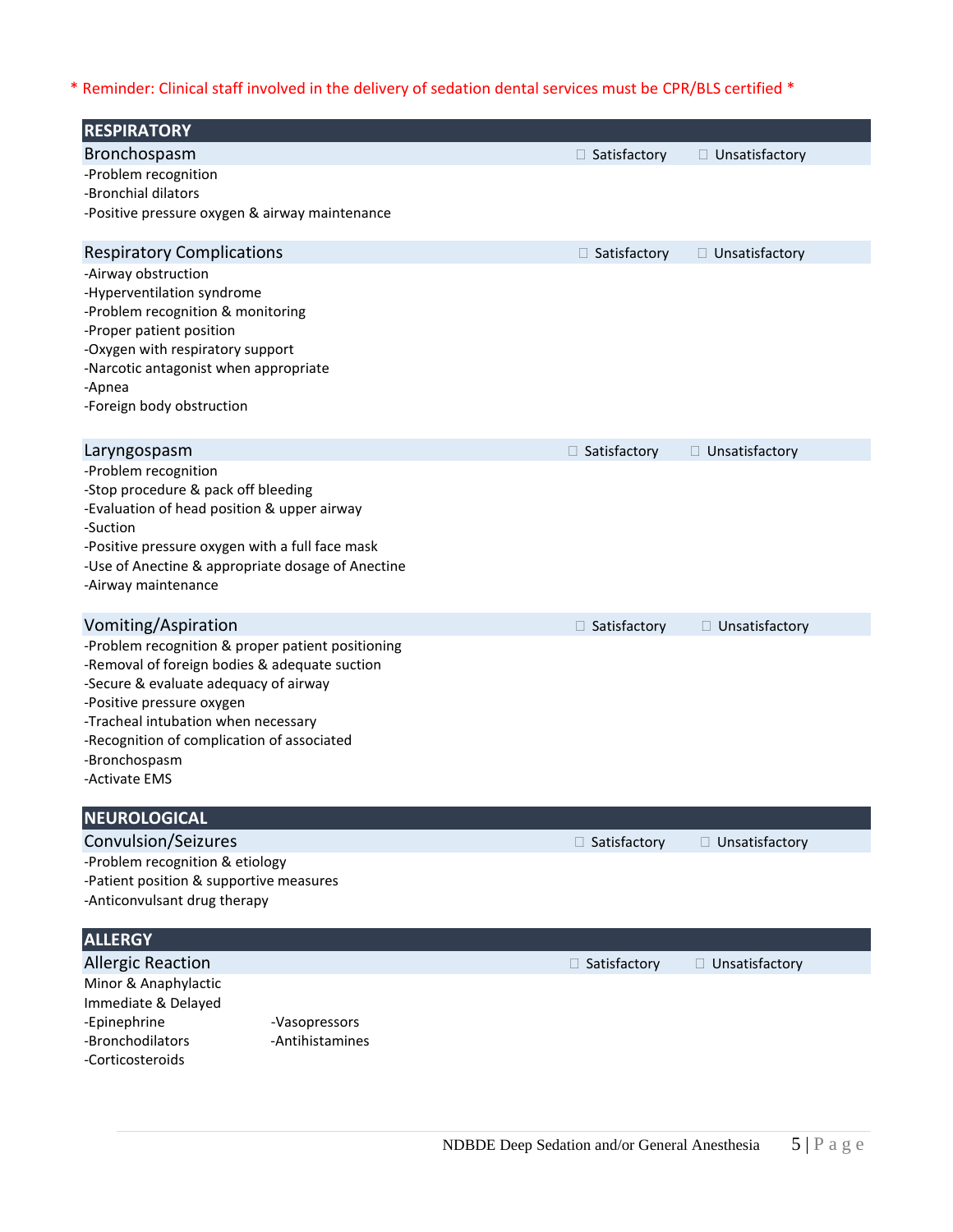| <b>CARDIOVASCULAR</b>                                                                                                                                                                          |                     |                  |
|------------------------------------------------------------------------------------------------------------------------------------------------------------------------------------------------|---------------------|------------------|
| Syncope                                                                                                                                                                                        | □ Satisfactory      | □ Unsatisfactory |
| -Problem recognition<br>-Patient position<br>-Oxygen<br>-Drug therapy                                                                                                                          |                     |                  |
| Hypotension/Hypertension                                                                                                                                                                       | $\Box$ Satisfactory | □ Unsatisfactory |
| -Problem recognition; preoperative pulse & blood pressure<br>-Patient position<br>-Oxygen<br>-Continuous monitoring & recording<br>-Drug therapy                                               |                     |                  |
| Angina Pectoris (chest pain):                                                                                                                                                                  | $\Box$ Satisfactory | □ Unsatisfactory |
| -Problem recognition & differential diagnosis<br>-Patient position & supportive measures<br>-Oxygen<br>-Monitoring<br>-Drug therapy, Nitroglycerine & Amyl Nitrate<br>-Transfer when indicated |                     |                  |
| Bradycardia                                                                                                                                                                                    | $\Box$ Satisfactory | □ Unsatisfactory |
| -Problem recognition & differentiation of hemo-dynamically significant bradycardia<br>-Monitor & record keeping<br>-Oxygen<br>-Drug therapy, Atropine                                          |                     |                  |
| <b>Cardiac Arrest</b>                                                                                                                                                                          | $\Box$ Satisfactory | □ Unsatisfactory |
| -Problem recognition & differential diagnosis<br>ACLS/PALS to the extent the facility is capable<br>-CPR<br>-Activation of EMS                                                                 |                     |                  |
| <b>Myocardial Infarction</b>                                                                                                                                                                   | $\Box$ Satisfactory | □ Unsatisfactory |
| -Problem recognition of differential diagnosis<br>-Oxygen<br>-Patient positioning<br>-Pain relief<br>-Monitoring & record keeping<br>-Activation of EMS                                        |                     |                  |
| <b>ENDOCRINE</b>                                                                                                                                                                               |                     |                  |
| Hypoglycemia<br>-Problem recognition & diagnosis<br>-Office testing available<br>-Oral and/or IV drug therapy                                                                                  | $\Box$ Satisfactory | □ Unsatisfactory |
| <b>DRUG OVERDOSE</b>                                                                                                                                                                           |                     |                  |
| Local Anesthetic Overdose                                                                                                                                                                      | $\Box$ Satisfactory | □ Unsatisfactory |
| Sedative Drug Overdose                                                                                                                                                                         | □ Satisfactory      | □ Unsatisfactory |
| -Benzodiazapine overdose i.e., valium vs. narcotic i.e., medazolam<br>-Local anesthesia toxicity                                                                                               |                     |                  |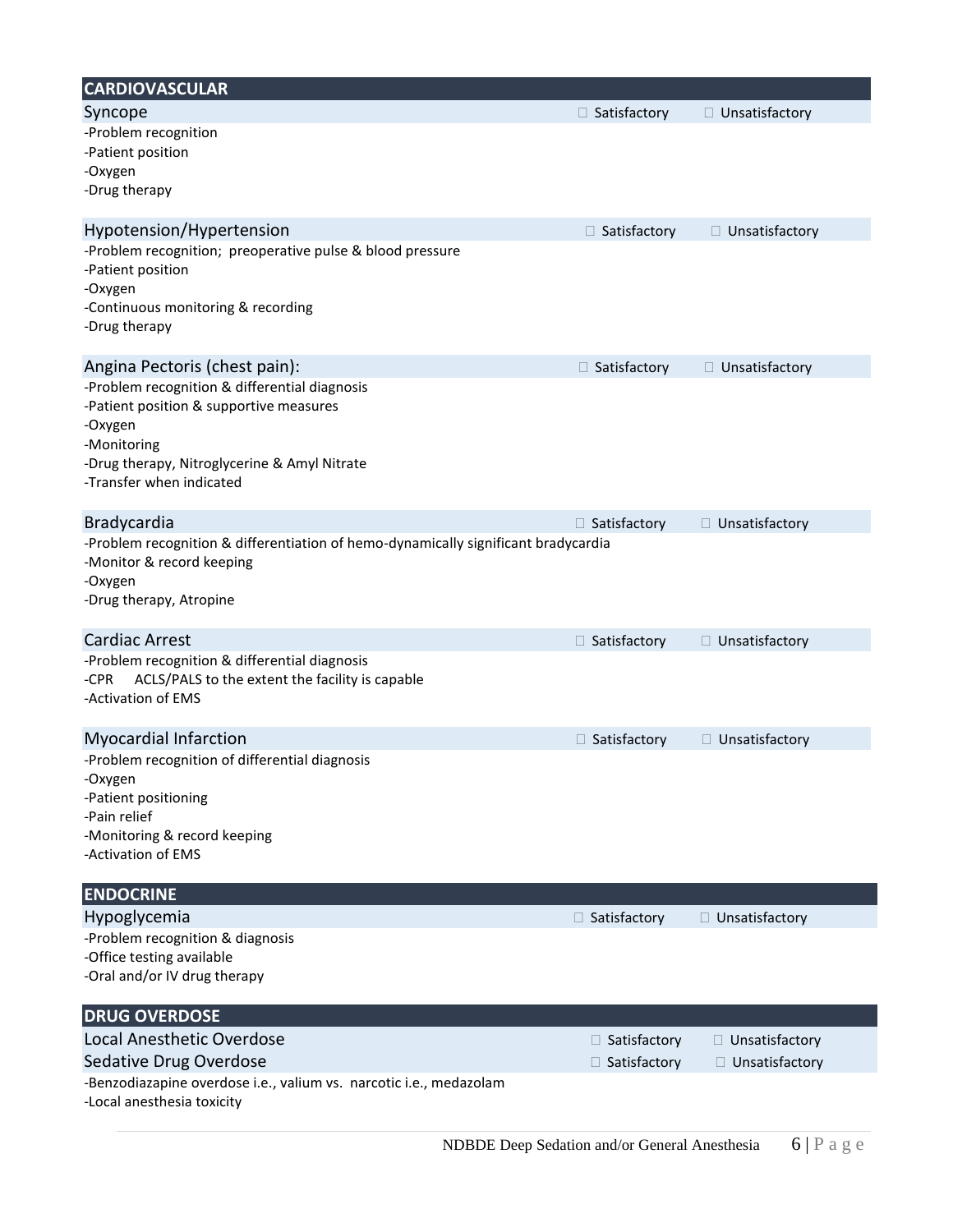| <b>STROKE</b>                                                                                                              |                     |                  |
|----------------------------------------------------------------------------------------------------------------------------|---------------------|------------------|
| Cerebrovascular Accident                                                                                                   | □ Satisfactory      | □ Unsatisfactory |
| <b>OTHER</b>                                                                                                               |                     |                  |
|                                                                                                                            | $\Box$ Satisfactory | □ Unsatisfactory |
| -Venipuncture Complications<br>-Malignant Hypothermia                                                                      |                     |                  |
| <b>COMMENTS AND RECOMMENDATIONS</b>                                                                                        |                     |                  |
|                                                                                                                            |                     |                  |
|                                                                                                                            |                     |                  |
|                                                                                                                            |                     |                  |
|                                                                                                                            |                     |                  |
|                                                                                                                            |                     |                  |
|                                                                                                                            |                     |                  |
|                                                                                                                            |                     |                  |
|                                                                                                                            |                     |                  |
|                                                                                                                            |                     |                  |
|                                                                                                                            |                     |                  |
|                                                                                                                            |                     |                  |
|                                                                                                                            |                     |                  |
|                                                                                                                            |                     |                  |
|                                                                                                                            |                     |                  |
|                                                                                                                            |                     |                  |
| EVALUATOR USE ONLY: Evaluator Reimbursed \$ ______________ Date _____/_____/                                               |                     |                  |
|                                                                                                                            |                     |                  |
|                                                                                                                            |                     |                  |
|                                                                                                                            |                     |                  |
|                                                                                                                            |                     |                  |
|                                                                                                                            |                     |                  |
| Site evaluator: At completion of evaluation submit all signed and completed forms to:<br><b>ATTN: Anesthesia Committee</b> |                     |                  |
| <b>NDBDE</b>                                                                                                               |                     |                  |
| <b>PO BOX 7246</b>                                                                                                         |                     |                  |

Bismarck, ND 58507-7246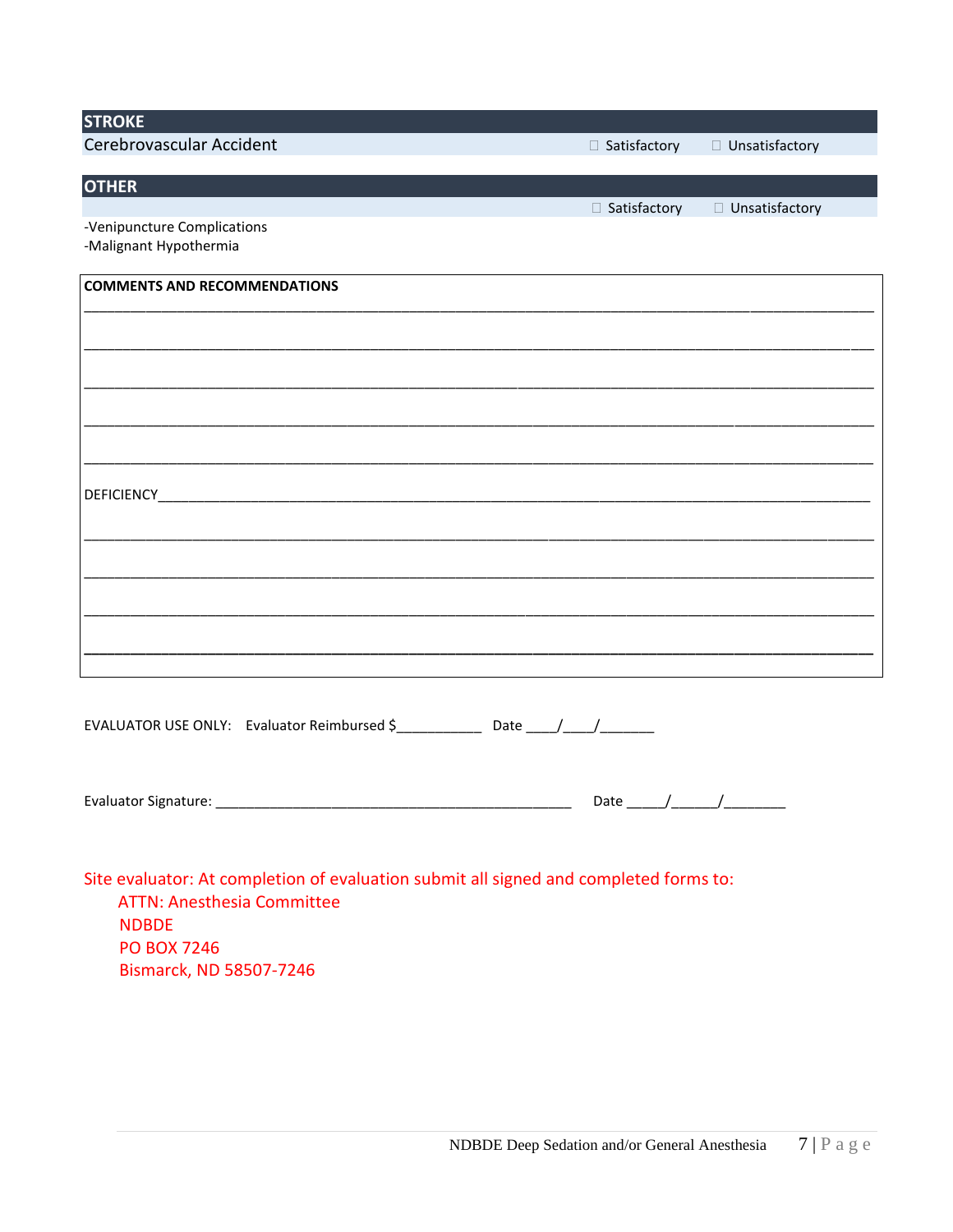## **APPLICANT and QUALIFIED ANESTHESIA PROVIDER: COMPLETE SECTIONS BELOW**

**THE ENTIRE FORM MUST BE SENT VIA USPS TO THE SITE EVALUATOR TWO WEEKS PRIOR TO DATE OF SITE EVALUATION. INCLUDE CREDENTIALS OF APPLICANT (TRAINING/ANESTHESIA EDUCATION, BLS, ACLS OR PALS), OTHER ANESTHESIA PROVIDER (LICENSES & ACLS, BLS) AND CREDENTIALS OF STAFF WHO WILL BE IN DIRECT CONTACT OF PATIENT DURING SEDATION / ANESTHESIA PROCEDURES. EMAIL A COPY OF SUPPORTING DOCUMENTS AND PPLICATION TO RITA@NDDENTALBOARD.ORG.**

\_\_\_\_\_\_\_\_\_\_\_\_\_\_\_\_\_\_\_\_\_\_\_\_\_\_\_\_\_\_\_\_\_\_\_\_\_\_\_\_\_\_\_\_\_\_\_\_\_\_\_\_\_\_\_\_\_\_\_\_\_\_\_\_\_\_\_\_\_\_\_\_\_\_\_\_\_\_\_\_\_\_\_\_\_\_\_\_\_\_\_\_ \_\_\_\_\_\_\_\_\_\_\_\_\_\_\_\_\_\_\_\_\_\_\_\_\_\_\_\_\_\_\_\_\_\_\_\_\_\_\_\_\_\_\_\_\_\_\_\_\_\_\_\_\_\_\_\_\_\_\_\_\_\_\_\_\_\_\_\_\_\_\_\_\_\_\_\_\_\_\_\_\_\_\_\_\_\_\_\_\_\_\_\_

APPLICANT NAME \_\_\_\_\_\_\_\_\_\_\_\_\_\_\_\_\_\_\_\_\_\_\_\_\_\_\_\_\_\_\_\_\_\_\_\_\_\_\_\_\_\_\_\_\_\_\_\_\_\_\_\_\_\_\_\_\_\_\_\_\_\_\_\_\_\_\_\_\_\_\_\_\_\_\_\_

ND DENTAL LICENSE NUMBER

APPLICANT EMAIL

ADDRESS OF FACILITY WHERE SEDATION SERVICES ARE PROVIDED:

PHONE **EXECUTE** 

#### **MAIL EVALUATOR A COPY OF:**

- ❑ A medical history
- ❑ Informed consent
- ❑ A blank sedation monitoring form
- ❑ Pre anesthesia/sedation instructions
- ❑ Post Op care instructions to patient
- ❑ Copy of sedation/anesthesia education of the dentist and dental staff having direct contact with patient during sedation or anesthesia procedures or recovery.
- ❑ Copy of BLS/PALS/ACLS certifications
- ❑ Copy of sedation/anesthesia provider's ND license

## **POSSIBLE SAMPLE QUESTIONS**

- 1. What is the criterion for a dentist dismissing himself from recovering patient?
- 2. What are qualifications for staff that attends recovering patient?
- 3. Discussion of pre-op assessment and forms
- 4. What is the max recommended dose of………………………………………………..……….……? How soon can you re-dose i.e., what is clinical affective  $\frac{1}{2}$  life of .........................?
- 5. If patient cardiac arrests your 1<sup>st</sup> steps would be……………………………………………………………………?
- 6. If patient respiratory arrests your first response would be……………………….…….…..?
- 7. Patient is in chair and complains of chest pain. You……………………………….………..….?
- 8. Health and physical/ what is patient assessment?
- 9. How do you classify airway?
- 10. What is your discharge criterion?
- 11. Mod sedation/ Pulse ox? Auto BP? 3 lead EKG? Continuous O2 thru nasal cannula?
- 12. Staff meetings: Infection control; review protocols, eye wash station, CPR, Emergency discuss protocols, mock codes.
- 13. Identify signs and symptoms of local toxicity.

## **I. Enteral & Parenteral Sedation Facility, and Equipment –Requirements**

The following equipment is recommended for the emergency kit/cart for Sedation/anesthesia emergency management. The equipment should be readily accessible and should be used in a manner that is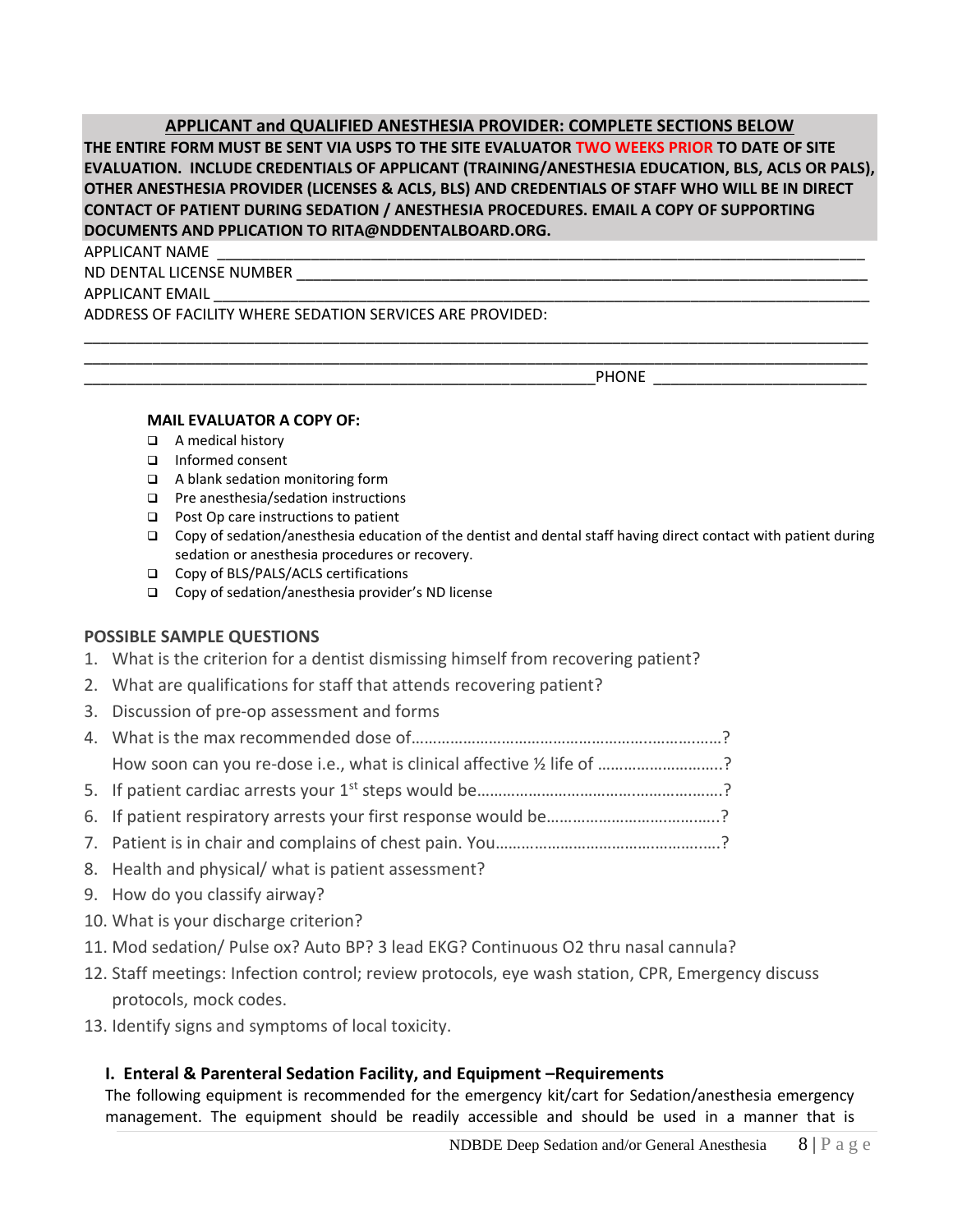consistent with the practitioner's level of training and skill. The equipment must be age and weight appropriate for pediatric and adult patients. There must be a routine equipment maintenance record kept by the dentist to ensure that the equipment is kept in working order. Please attach a separate sheet with rationale for absent or substituted medications.

## **APPLICANT REVIEW: Applicant must** *initial* **each of the following to indicate compliance.**

#### **Recommendations for Enteral Sedation**

- \_\_\_ Blood pressure sphygmomanometer/cuffs of appropriate sizes with stethoscope or automatic blood pressure monitor
- Lacker ECG monitoring device
- Pulse oximetry device
- \_\_\_ IM equipment:
- \_\_\_ Gauze sponges
- \_\_\_ Needles of various sizes
- **Syringes**
- \_\_\_ Several types/sizes of resuscitation masks

#### **Required for Parenteral Moderate Sedation**

- \_\_\_ Blood pressure sphygmomanometer/cuffs of appropriate sizes with stethoscope or automatic blood pressure monitor
- **LECG** monitoring device
- \_\_\_ Pulse oximetry device
- \_\_\_Capnography
- \_\_\_ IV and IM equipment:
	- \_\_\_ IV fluids, tubing and infusion sets
	- \_\_\_ Tape
	- \_\_\_ Sterile water
	- \_\_\_ Gauze sponges
	- \_\_\_ Needles of various sizes
	- \_\_\_ Syringes
	- \_\_\_ Tourniquet
	- \_\_\_ Several types/sizes of resuscitation masks
	- \_\_\_ Magill forceps
	- \_\_\_ Laryngoscope
	- \_\_\_ Advanced airway management equipment
		- \_\_\_LMA various sizes
		- \_\_\_ET tubes various sizes
	- \_\_\_Combi Tube, King Airway
		- \_\_\_oral airway various sizes
		- \_\_\_nasal airway, various sizes

## **Additional Items to be Evaluated**

- Supplemental gas delivery system & back-up system
- \_\_\_ Patient transportation protocol in place
- \_\_\_ Sterilization area
- \_\_\_ Designated sterile area
- \_\_\_ Sterilization manual and protocol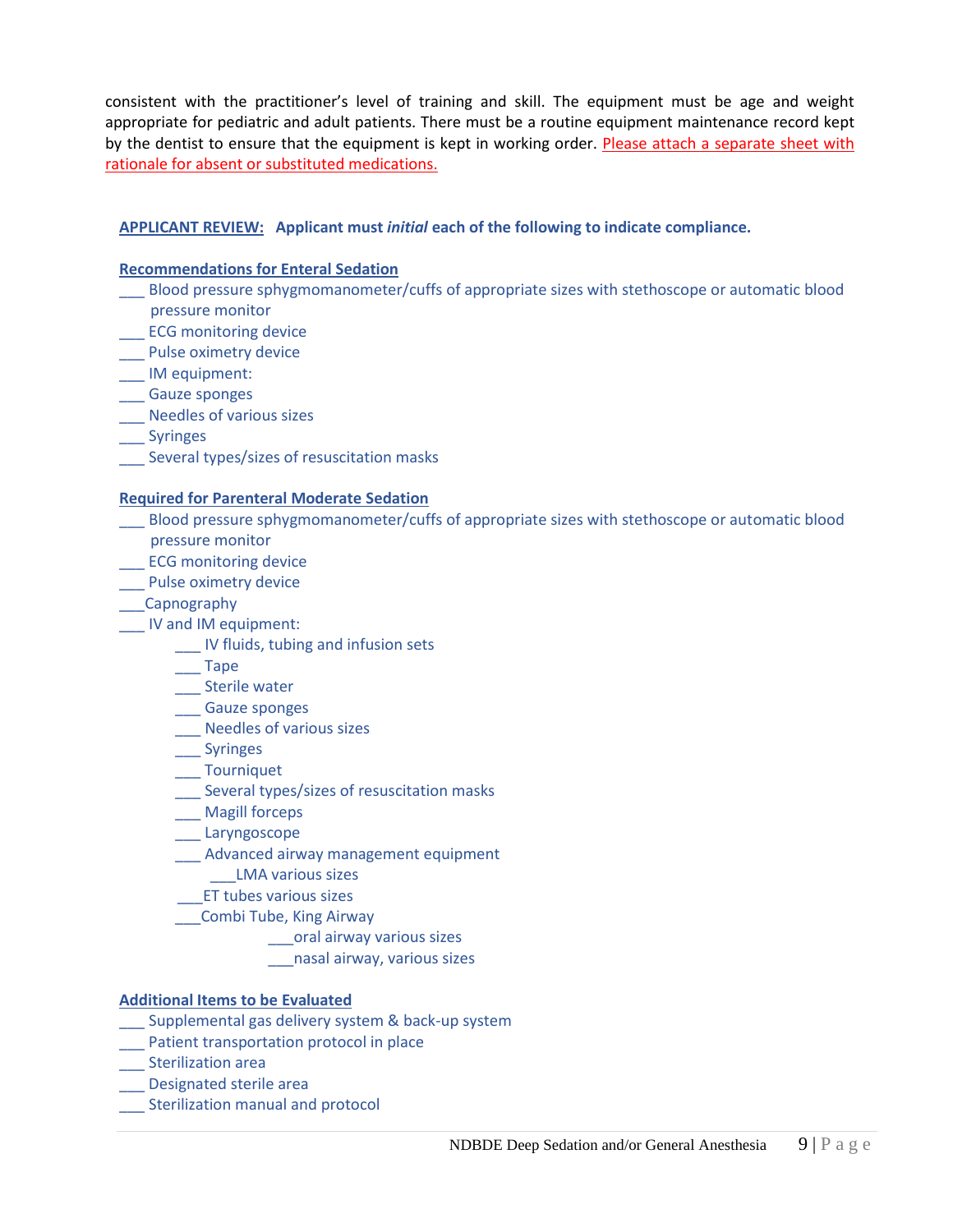- \_\_\_ Designated non-sterile area
- \_\_\_ Preparation of sedation medication
- \_\_\_ Appropriate storage for medication
- \_\_\_ Appropriate mode/method of administration
- \_\_\_ Equipment readily accessible consistent with licensee's level of training and skill
- \_\_\_ Equipment age and weight appropriate for pediatric and/or adult patients
- \_\_\_ Treatment room/s
- Treatment room permits the team (consisting of at least two individuals) to move freely about the patient
- \_\_\_ Chair utilized for treatment permits patient to be positioned so the team can maintain the airway
- \_\_\_ Treatment chair permits the team to alter patient's position quickly in an emergency
- \_\_\_ Treatment chair provides a firm platform for the management of CPR
- \_\_\_ Adequate equipment for establishment of an intravenous infusion
- \_\_\_ Licensee has emergency protocol

## **II. Emergency Medications**

A. Enteral and Parenteral Emergency Medications or Equivalents – Recommendations These drugs may be included in the emergency cart/kit in forms/doses that the dentist can knowledgeably administer, and in typical routes of administration for enteral/parenteral sedation. These drugs are listed by category, not by order of importance. These medications must be used appropriately for both pediatric and adult emergency situations. Please attach a separate sheet (if needed) with rationale for absent or substituted medications.

B. Confirm that all emergency medications are checked and maintained on a prudent and regularly scheduled basis.



*\_\_\_\_\_\_\_\_\_\_\_\_\_\_\_\_\_\_\_\_\_\_\_\_\_\_\_\_\_\_\_\_\_\_\_\_\_\_\_\_\_\_\_\_\_\_\_\_\_\_\_\_\_\_\_\_\_\_\_\_\_\_\_\_\_\_\_\_\_\_\_\_\_\_\_\_\_\_\_\_\_\_\_\_\_\_\_\_ \_\_\_\_\_\_\_\_\_\_\_\_\_\_\_\_\_\_\_\_\_\_\_\_\_\_\_\_\_\_\_\_\_\_\_\_\_\_\_\_\_\_\_\_\_\_\_\_\_\_\_\_\_\_\_\_\_\_\_\_\_\_\_\_\_\_\_\_\_\_\_\_\_\_\_\_\_\_\_\_\_\_\_\_\_\_\_\_ \_\_\_\_\_\_\_\_\_\_\_\_\_\_\_\_\_\_\_\_\_\_\_\_\_\_\_\_\_\_\_\_\_\_\_\_\_\_\_\_\_\_\_\_\_\_\_\_\_\_\_\_\_\_\_\_\_\_\_\_\_\_\_\_\_\_\_\_\_\_\_\_\_\_\_\_\_\_\_\_\_\_\_\_\_\_\_\_*

*LIST ALL RESCUE DRUGS THAT YOUR PRACTICE HAS ON SITE*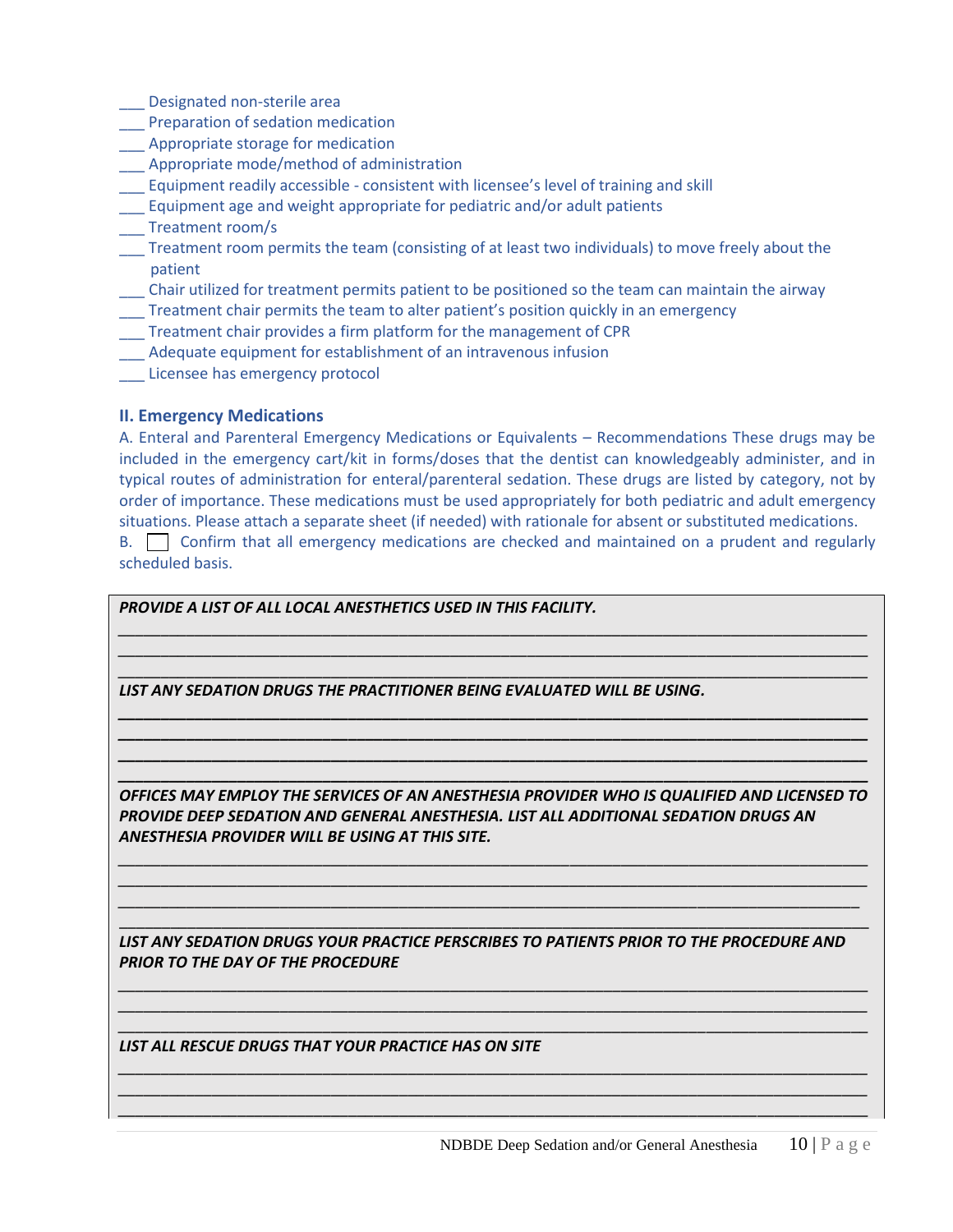PROVIDE name of individual(s) responsible for monitoring expiration dates, inventory, log and security of Schedule II and III or Schedule IV drugs:

DESCRIBE the office policy and procedure for "wasting" multi-dose or single dose vial contents if sterility of unused vial is compromised or not completely used during a procedure:

#### **EQUIPMENT AND BRAND**

|        | 1. BP Non invasive BP monitor                     |
|--------|---------------------------------------------------|
|        |                                                   |
|        |                                                   |
| 2. ECG |                                                   |
|        |                                                   |
| b.     |                                                   |
|        | 3. Defibrillator/Automated External Defibrillator |
|        | $a.$ $\overline{\phantom{a}}$                     |
|        |                                                   |
|        | 4. Pulse Oximeter                                 |
|        |                                                   |
| b.     |                                                   |
|        | 5. Capnography                                    |
|        |                                                   |
| b.     |                                                   |

List the drug you are using and indicate the expiration date of the following medications available in your practice.

#### **Recommended Enteral Sedation Emergency Medications (or enter current equivalents\*)**

\_\_\_\_ Analgesic (nitrous oxide/oxygen, morphine sulfate IM) \_\_\_\_\_\_\_\_\_\_\_\_\_\_\_\_\_\_\_\_\_\_\_\_\_\_\_\_\_\_\_\_\_\_

- \_\_\_\_\_ Anticonvulsant (diazepam IM) \_\_\_\_
- Antihypoglycemic (oral glucose/sucrose, glucagon HCl IM or SC)
- \_\_\_\_ Anti-inflammatory Corticosteroid (sodium succinate in IM form) \_\_\_\_\_\_\_\_\_\_\_\_\_\_\_\_\_\_\_\_\_\_\_\_\_\_
- \_\_\_\_ Endogenous Catecholamine \_\_\_\_\_\_\_\_\_\_\_\_\_\_\_\_\_\_\_\_\_\_\_\_\_\_\_\_\_\_\_\_\_\_\_\_\_\_\_\_\_\_\_\_\_\_\_\_\_\_\_\_\_\_\_\_
- \_\_\_\_ Epinephrine IM or SC for cardiac resuscitation \_\_\_\_\_\_\_\_\_\_\_\_\_\_\_\_\_\_\_\_\_\_\_\_\_\_\_\_\_\_\_\_\_\_\_\_\_\_\_\_\_
- Lepinephrine IM for allergic reaction (Ana-guard, epi-pen auto-injector) [10001111111111111111111111111111111
- Epinephrine SC for asthmatic pediatric patients
- \_\_\_\_ Vasodilator, Antianginal, Antihypertensive (nitroglycerin SL, SC, IM, PO) \_\_\_\_\_\_\_\_\_\_\_\_\_\_\_\_\_\_\_\_
- \_\_\_\_ Bronchodilator (albuterol inhalant) \_\_\_\_\_\_\_\_\_\_\_\_\_\_\_\_\_\_\_\_\_\_\_\_\_\_\_\_\_\_\_\_\_\_\_\_\_\_\_\_\_\_\_\_\_\_\_\_\_\_
- \_\_\_\_ Respiratory Stimulant (ammonia inhalant) \_\_\_\_\_\_\_\_\_\_\_\_\_\_\_\_\_\_\_\_\_\_\_\_\_\_\_\_\_\_\_\_\_\_\_\_\_\_\_\_\_\_\_\_
- \_\_\_\_ Histamine Blocker (Benadryl PO or IM) \_\_\_\_\_\_\_\_\_\_\_\_\_\_\_\_\_\_\_\_\_\_\_\_\_\_\_\_\_\_\_\_\_\_\_\_\_\_\_\_\_\_\_\_\_\_\_
- \_\_\_\_ Vasopressor (methoxamine IM) \_\_\_\_\_\_\_\_\_\_\_\_\_\_\_\_\_\_\_\_\_\_\_\_\_\_\_\_\_\_\_\_\_\_\_\_\_\_\_\_\_\_\_\_\_\_\_\_\_\_\_\_\_